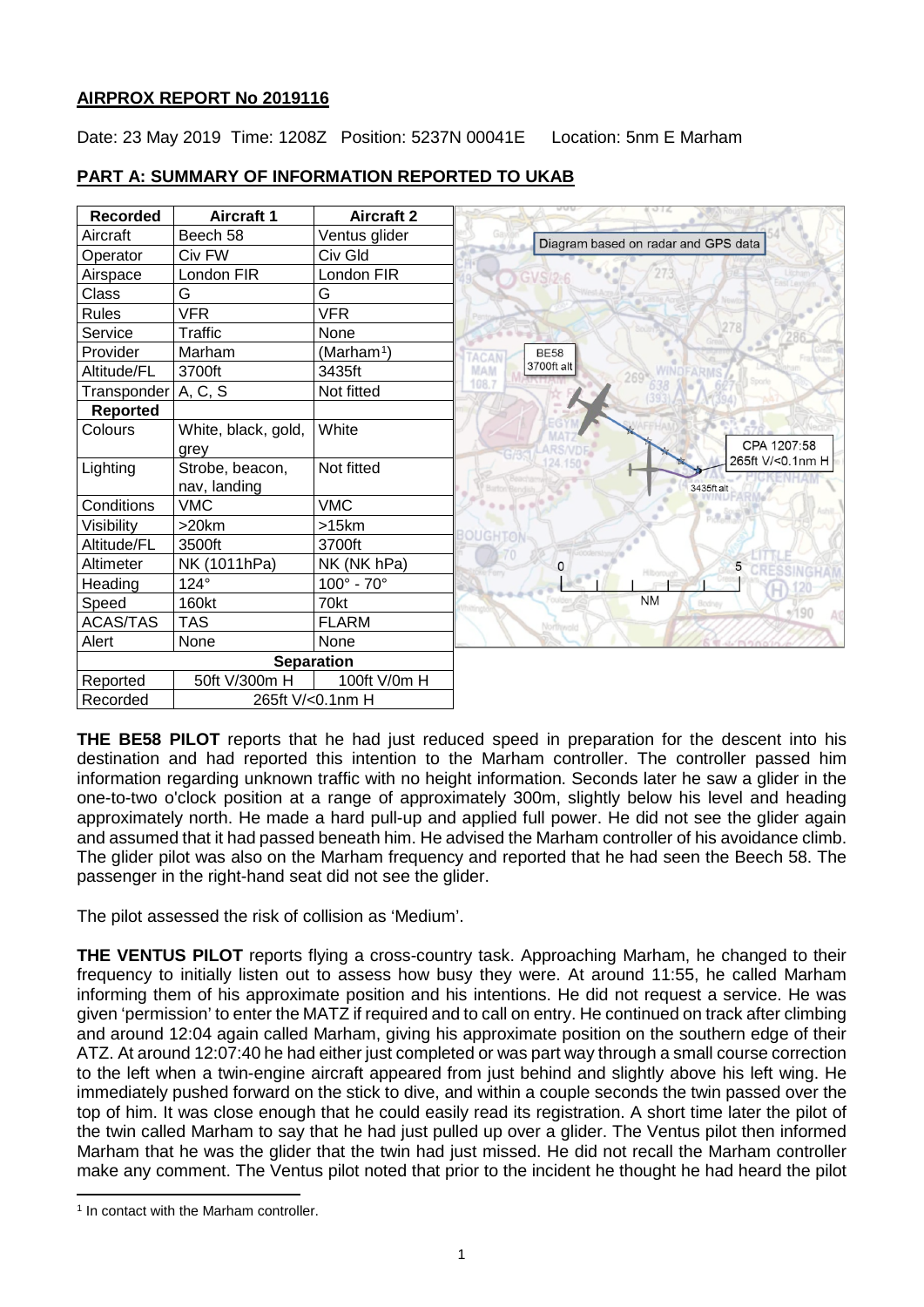of the twin talking to Marham, along with other pilots, but had not picked up that it was coming in his direction. His thoughts at the time were that the only reason the pilot of the twin saw him was because of the slight turn he was making, so changing his perspective to the pilot of the twin. Without the slight change in direction, the Ventus pilot would not have seen the twin as it would have being approaching from too far behind his wing.

The pilot assessed the risk of collision as 'High'.

**THE MARHAM CONTROLLER** reports that he was controlling at the time of incident, bandboxing the Approach, Director and Zone positions and utilising frequencies 4, 5, 8 and 22. [UKAB note: these 'frequencies' refer to pre-coded selectors such that a controller can quickly select a frequency without needing to dial in the complete set of digits]. At the time, there were no aircraft expected or otherwise on frequencies 4, 5 or 8, therefore his workload and focus was primarily on frequency 22. During his appointed control slot, he was in contact with at most 12 speaking units, consisting of 8-9 gliders, some squawking, some not, and 3 fixed-wing single-engine aircraft, he believed 2 of which were identified under a Traffic Service. Due to the nature of controlling up to 9 gliders, most of which were without a transponder, with generally poor R/T, combined with inaccurate position reports, he ensured to keep his attention on known squawking traffic, especially due to several more non-speaking gliders shown on FLARM ivo Marham (inside 12nm from the overhead). During this time [one of the] fixed wing aircraft [in receipt of a Traffic Service] was travelling from east to west through the Marham overhead. Upon it approaching 2 miles north of the Wind Farms (8 miles east of Marham), he noticed a small primary contact, very similar to the wind farms but unfamiliar in its track, heading slowly north. He immediately called Traffic Information to the transit aircraft, 'Traffic 12 o'clock, 1 mile, crossing right left ahead, slow moving, no height information'. The pilot then responded saying (to the best of his memory) 'I have that traffic below'. The traffic that was called as traffic information then came on frequency saying (to the best of his memory) 'seen that aircraft above, close'. The controller acknowledged the transmissions and nothing further was transmitted on frequency relating to the incident. He immediately informed the supervisor and continued his shift without complication.

**THE MARHAM SUPERVISOR** reports that he was not present at the time of the Airprox. The controller subsequently notified the Supervisor of the incident and described the scenario to him as he did in his narrative; there was no mention of an Airprox being declared on frequency.

## **Factual Background**

The weather at Marham was recorded as follows:

METAR EGYM 231150Z 25005KT 9999 FEW040 SCT250 18/08 Q1016 BLU NOSIG=

## **Analysis and Investigation**

#### **Military ATM**

An Airprox occurred on 23 May 19 at approximately 1210 UTC, near North Pickenham between a BE58 and Ventus 2CT glider. The BE58 was receiving a Traffic Service from Marham Zone, the Ventus was speaking to Marham Zone but was not in receipt of an Air Traffic Service.

The BE58 was on a transit flight and had been handed over to Marham from RAF Waddington. Its pilot was in receipt of a Traffic Service which was reduced due to poor radar performance caused by radar suppression. The Ventus was on a local flight. The Ventus pilot had established communications with Marham Zone to ascertain how busy Marham was and, although no formal Air Traffic Service was agreed, had been given 'permission' to transit the Marham MATZ.

The Marham Zone controller was bandboxing the Approach, Director and Zone tasks due to no station-based military flying. At the time of the incident, the Marham Zone Controller was speaking to seven different aircraft including the two involved in the airprox. Due to the number of gliders in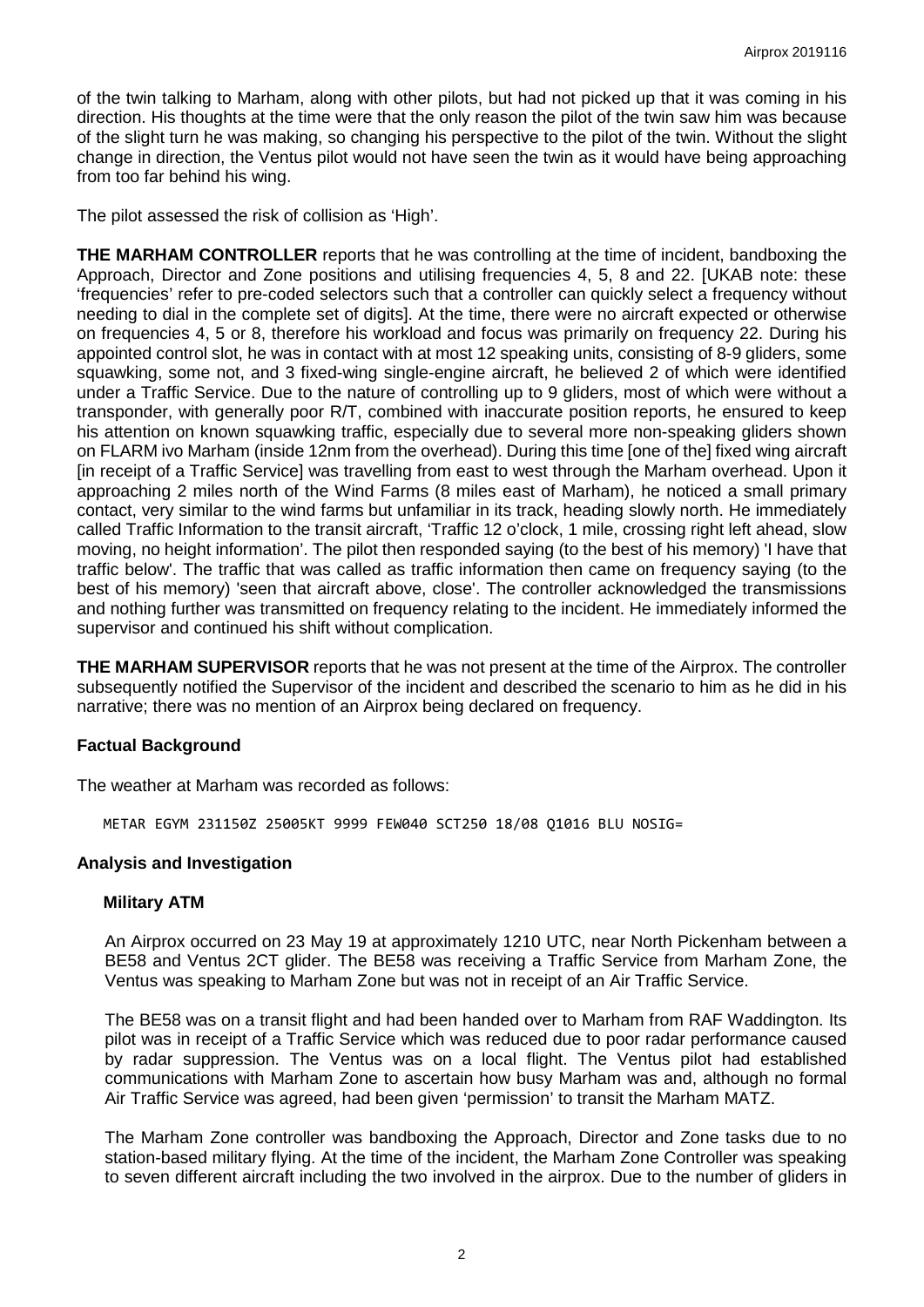the area, another Marham controller was observing FLARM data from an appropriate website and this was being used to supplement the information available to the Marham Zone Controller.

As the BE58 approached an area of windfarm radar clutter, the Marham Zone Controller passed traffic information on an unknown contact (the Ventus) and the BE58 reported descending to his destination. 19secs after the traffic information was passed the BE58 reported that it had just manoeuvred to avoid a glider and, on hearing this RT exchange, the Ventus reported that it had just had 'a close call' with a twin-engine aircraft.

The Marham Zone Controller was operating in challenging conditions and was supplementing their available surveillance information with FLARM derived information. A moderate-to-high intensity traffic loading, coupled with a suppressed radar and the incident occurring close to wind farm radar clutter, conspired to create a situation where traffic information could only be passed at one mile. Given these factors the Marham Zone Controller passed traffic information to the BE58 as soon as possible and therefore acted appropriately.

## **UKAB Secretariat**

The Beech 58 and Ventus pilots shared an equal responsibility for collision avoidance and not to operate in such proximity to other aircraft as to create a collision hazard<sup>[2](#page-2-0)</sup>. If the incident geometry is considered as converging then the Beech 58 pilot was required to give way to the Ventus<sup>[3](#page-2-1)</sup>. If the incident geometry is considered as overtaking then the Ventus pilot had right of way and the Beech 58 pilot was required to keep out of the way of the other aircraft by altering course to the right<sup>[4](#page-2-2)</sup>.

### **Comments**

### **BGA**

It's heartening to see gliders talking to Marham controllers and Marham making use of FLARMderived data. It's unfortunate that despite everybody's best efforts the two aircraft came into proximity.

#### **Summary**

An Airprox was reported when a Beech 58 and a Ventus glider flew into proximity near Marham at 1208hrs on Thursday 23rd May 2019. Both pilots were operating under VFR in VMC, the Beech 58 pilot in receipt of a Traffic Service from Marham and the Ventus pilot listening out on the same Marham frequency.

## **PART B: SUMMARY OF THE BOARD'S DISCUSSIONS**

Information available consisted of reports from both pilots, radar photographs/video recordings, reports from the air traffic controllers involved and a report from the appropriate operating authority. Relevant contributory factors mentioned during the Board's discussions are highlighted within the text in bold, with the numbers referring to the Contributory Factors table displayed in Part C.

Members first discussed the Marham controller's actions and commended him both for discerning the Ventus primary only track in an area of known radar clutter and for acting promptly to provide what little warning he could to the BE58 pilot (**CF1**). Unfortunately, because the controller had late SA (**CF2**) he was therefore only able to pass Traffic Information to the BE58 pilot just before CPA (**CF3**). In turn, although he had previously been given generic information about gliders in the area, the BE58 pilot only had specific SA about the Ventus pilot's location at a very late stage, and then with no height information because the Ventus was not transponder-equipped (**CF4**).

l

<span id="page-2-0"></span><sup>2</sup> SERA.3205 Proximity.

<span id="page-2-1"></span><sup>&</sup>lt;sup>3</sup> SERA.3210 Right-of-way (c)(2) Converging.<br><sup>4</sup> SERA.3210 Right-of-way (c)(3) Overtaking.

<span id="page-2-2"></span>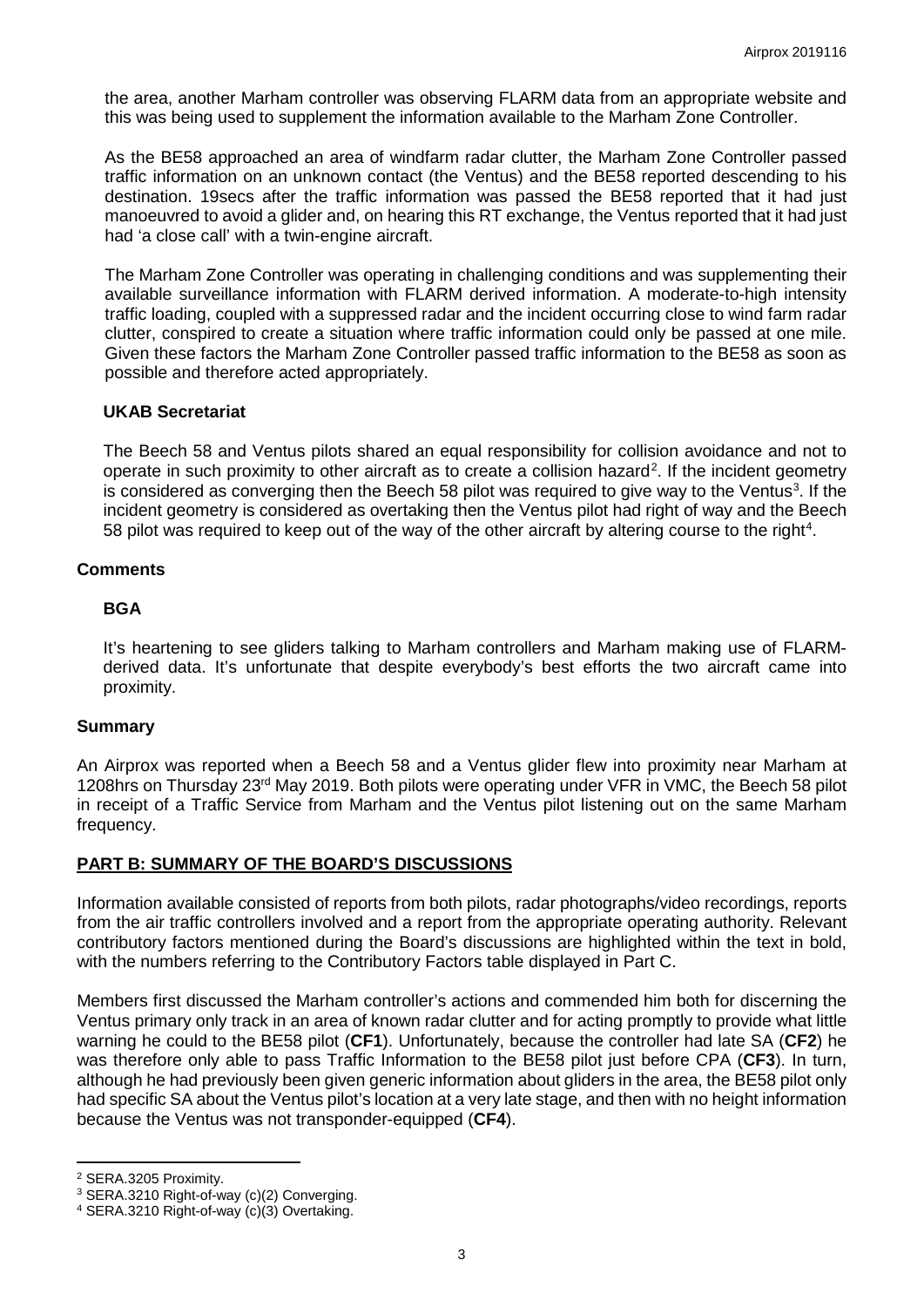For his part, the Ventus pilot was not in receipt of a service and therefore had no SA about the BE58 other than that which he might glean from the other pilot's radio transmissions (**CF4**). Although he had been aware that the BE58 was talking to Marham, he had not assimilated its track and could not be helped in this respect by the Marham controller because the latter had no specific information about the Ventus pilot's location and height. The Board commended the Ventus pilot for establishing contact with Marham and listening out on their frequency, and acknowledged that the task of soaring was such that maintaining detailed radio communications could be distracting; however, some members wondered whether there might have been opportunities for the Ventus pilot to periodically update the Marham controller as to his general location and height in order to improve the SA of the controller and other pilots on frequency. There was a balance to be made in doing so (continual updates were neither feasible nor desirable in general) but, when soaring close to busy airfields or within a MATZ, a periodic update as to one's activities might be a useful adjunct to bring into one's activity cycle.

Unfortunately, neither aircraft was fitted with a TAS that was compatible with the other aircraft and so neither system alerted. In the event, the BE58 pilot saw the Ventus at a late stage (**CF6**) and was able to take avoiding action, as did the Ventus pilot (**CF6**). The Board discussed the pilot's actions and separation at CPA and surmised that although both pilots had manoeuvred to increase separation at CPA, safety had nonetheless been much reduced below the norm.

Finally, members looked forward to a positive outcome to CAA and MAA efforts to review ATC use of 'unassured' data, such as FLARM information, as recommended in Airprox 2018266.

### **PART C: ASSESSMENT OF CAUSE AND RISK**

#### Contributory Factors:

| 2019116 |                                                                |                                            |                                                              |
|---------|----------------------------------------------------------------|--------------------------------------------|--------------------------------------------------------------|
| CF.     | Factor                                                         | <b>Description</b>                         | Amplification                                                |
|         | <b>Ground Elements</b>                                         |                                            |                                                              |
|         | • Manning and Equipment                                        |                                            |                                                              |
| 1       |                                                                | • Any other event                          | <b>Radar clutter from windfarm</b>                           |
|         | • Situational Awareness and Action                             |                                            |                                                              |
| 2       | Contextual                                                     | • Situational Awareness and Sensory Events | Only generic, late or no Situational Awareness               |
| 3       | <b>Human Factors</b>                                           | • Conflict Detection - Detected Late       |                                                              |
|         | <b>Flight Elements</b>                                         |                                            |                                                              |
|         | • Situational Awareness of the Conflicting Aircraft and Action |                                            |                                                              |
| 4       | Contextual                                                     | • Situational Awareness and Sensory Events | Pilot had no, only generic, or late Situational<br>Awareness |
|         | <b>• Electronic Warning System Operation and Compliance</b>    |                                            |                                                              |
| 5       | Technical                                                      | • ACAS/TCAS System Failure                 | Incompatible CWS equipment                                   |
|         | • See and Avoid                                                |                                            |                                                              |
| 6       | <b>Human Factors</b>                                           | • Monitoring of Other Aircraft             | Late-sighting by one or both pilots                          |

Degree of Risk: B.

Recommendation: Nil.